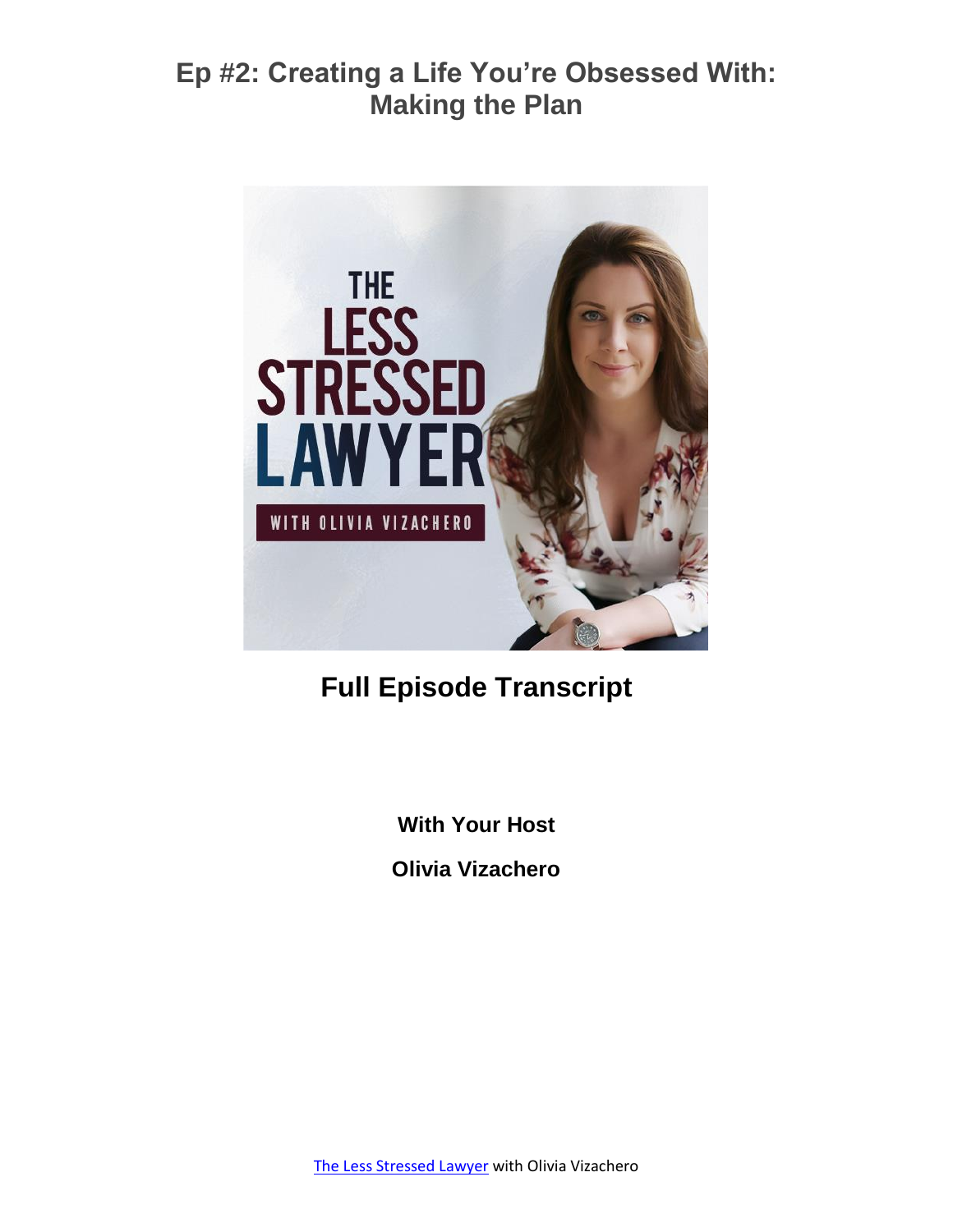You're listening to *The Less Stressed Lawyer* podcast, episode two. In this episode, I'm going to teach you the first three steps to creating a life you're obsessed with. You ready? Let's go.

Welcome to The Less Stressed Lawyer. The only podcast that teaches you how to manage your mind so you can live a life with less stress and far more fulfillment. If you're a lawyer who's over the overwhelm and tired of trying to hustle your way to happiness, you're in the right place. Now, here's your host, lawyer turned life coach Olivia Vizachero.

Hello, hello, hello. How are you? I am simply marvelous, and I hope you're marvelous too. I've actually been saying that all week. I just got back home after attending ABA Tech Show in Chicago, which is a legal convention put on by the American Barr Association all for legal tech companies and lawyers who are into legal tech, looking for ways to simplify their practices. You guys, I had so much fun there meeting other people in that industry and different legal adjacent industries.

Just really so much fun, and I got to meet so many people who I've met over the past couple of years - who I've met virtually - I got to meet them in person, which was so amazing to get to see them face to face for the first time. I even got to meet two of my clients in person for the first time. I see them on Zoom because that's the medium that I use to coach, but it was so amazing to see them in person, just absolutely marvelous.

So, I've been taking that marvelous theme with me into my week. So, I hope you all are marvelous, too. You know what else is marvelous? Today's topic, last episode I talked all about how life is choices, and the reason it's so important to start there and I explained this, why I started with that topic for episode one is that it brings so much awareness, and that awareness is really the precursor the foundation upon which we build a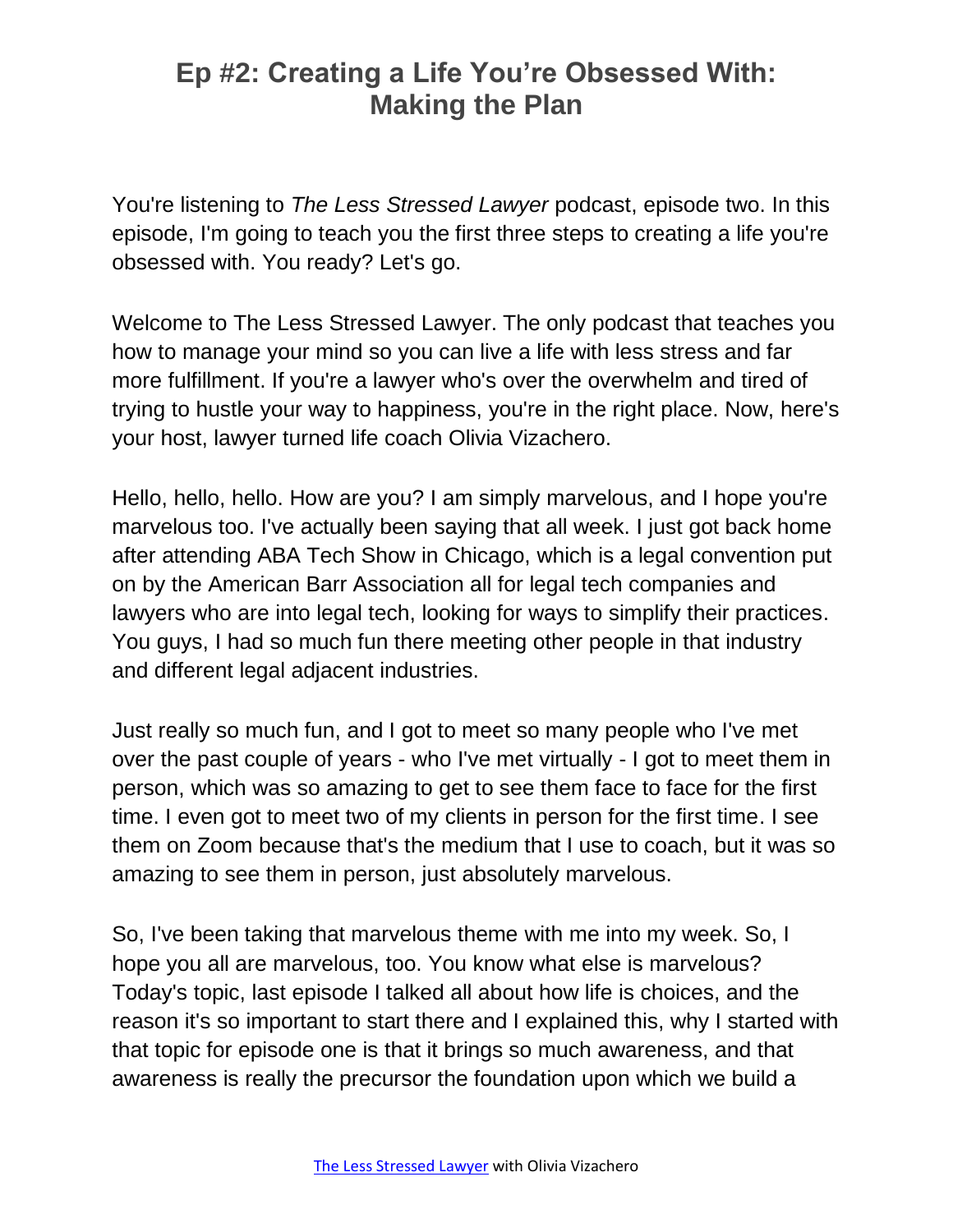really intentional life. It's the prep work for creating a life you're obsessed with.

Now that you've done that prep work. You've created that foundation because you've gone through and identified the choices you're making or have made in the past that have created your current results. You've decided you like those choices. You've understood your reasons why you made them, why you're still making them, and you asked yourself do I like my reasons why. If you have decided that you don't, and you know that you're ready to make a change in your life to create that life you're obsessed with, that's what I'm going to teach you today.

We're going to cover the first three steps to creating that life, okay? Alright, let's dive in. The first step to creating a life you're obsessed with is figuring out what you want. If you don't identify the results you want to create, you won't know how to create them. I want to teach you toward the end of this episode how to go about reverse engineering your desired results.

We've got to start with figuring out what you want because if you don't figure that out first, if you don't identify it very specifically, you're going to find yourself pretty underwhelmed and dissatisfied or discontent throughout the course of your life. And this is why, when we don't define where we want to go very explicitly, very specifically, our brain loves to do this adorable thing where it looks around and says, you know, I'm not sure what enough is, but it's sure not this.

Then, you keep chasing the horizon, not quite sure what it is that you're chasing, okay? And even if you're pursuing what you want, when you fail to define it, you make it impossible to recognize it if and when you get there. So, you might have what you actually want. Still, if you haven't decided ahead of time in a really explicit and specific way, you won't be able to be satisfied with having what you want because you haven't specified that it is, in fact, what you want.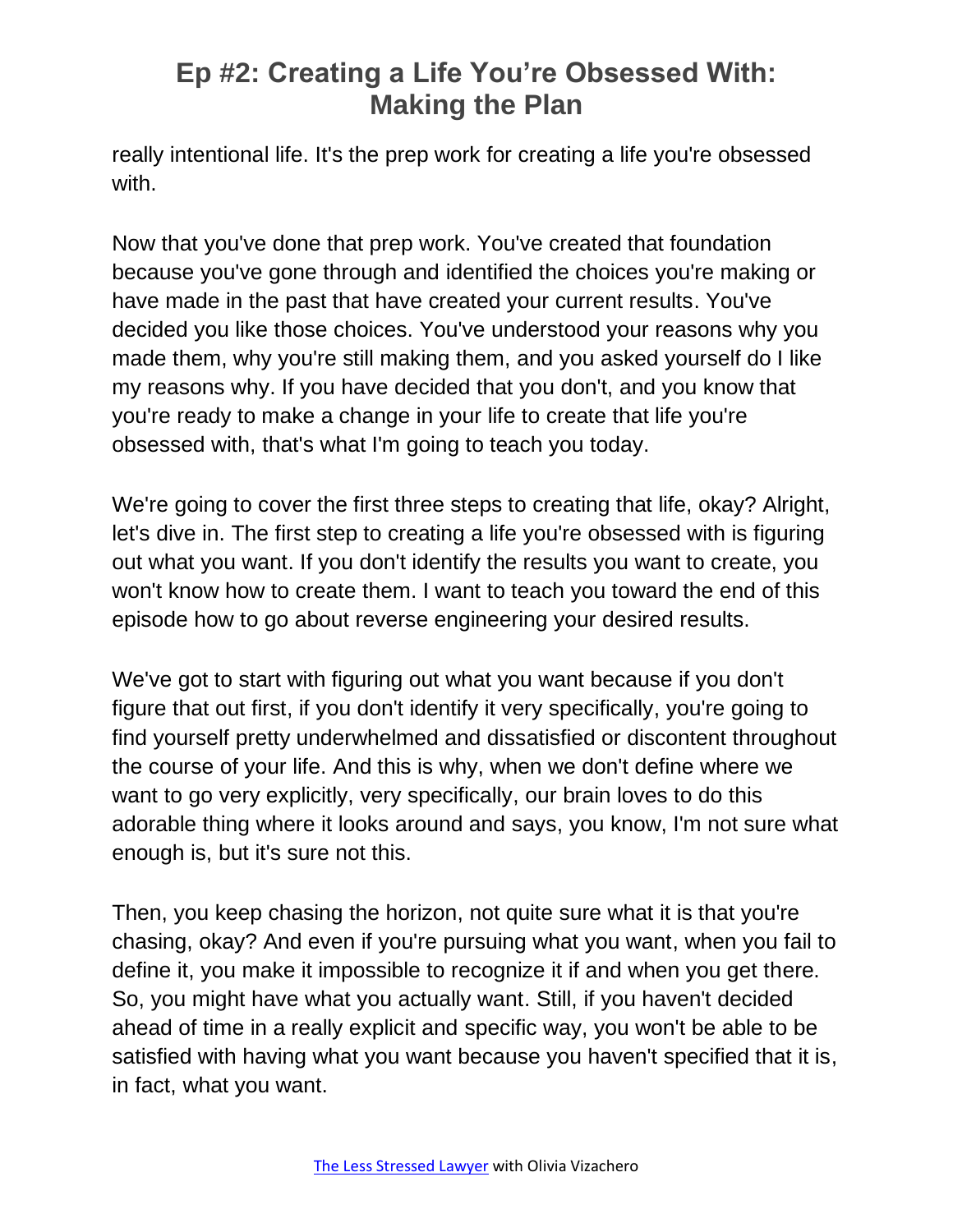So, that's a long-winded way of saying we have to start figuring out what it is that you want to start creating a life that you're obsessed with. Now, I want to give you a quick refresher. In the last episode, I introduced you to a tool that I use with my clients. It's called the life wheel, and if you go back to episode one in the show notes there, you can get a link to the life wheel worksheet. You can use that, download it, fill it out and go through the exercise in episode one to again lay that foundation.

To give you a refresher, the life wheel is made up of eight separate categories, kind of like a pie. The eight categories are your career, finances, health, friends, and family, that's one category, romance, personal growth, fun, and recreation, again, that's one category, and then the eighth category is your physical environment, which just means the area in which you spend your time. Your office, your home, your car, where you live, that type of environment. Okay?

In episode one, you went through, and you rated your satisfaction in each of those areas of your life, and you rated them on a scale of 1-10. Ten being the highest. We're going to use that again today as a reference, that life wheel, in order to help us create a life you're obsessed with. So, I want you to start by thinking about those eight areas, go through each one, and figure out what would make each area a 10, and I want you to be very specific here.

Go through each category. What would make your career a 10? What would make your finances a 10 best case scenario? What would make your health a 10? What would make friends and family a 10? Or romance a 10, personal growth, how about that? Fun and recreation, what makes that a 10 for you? Physical environment, what does a 10 look like there, okay?

I want you to go through each one, and it's okay if you pause this and you take some time to think through this and do it, or you can come back to this later, but make a list of what makes each of those areas a 10. Now, your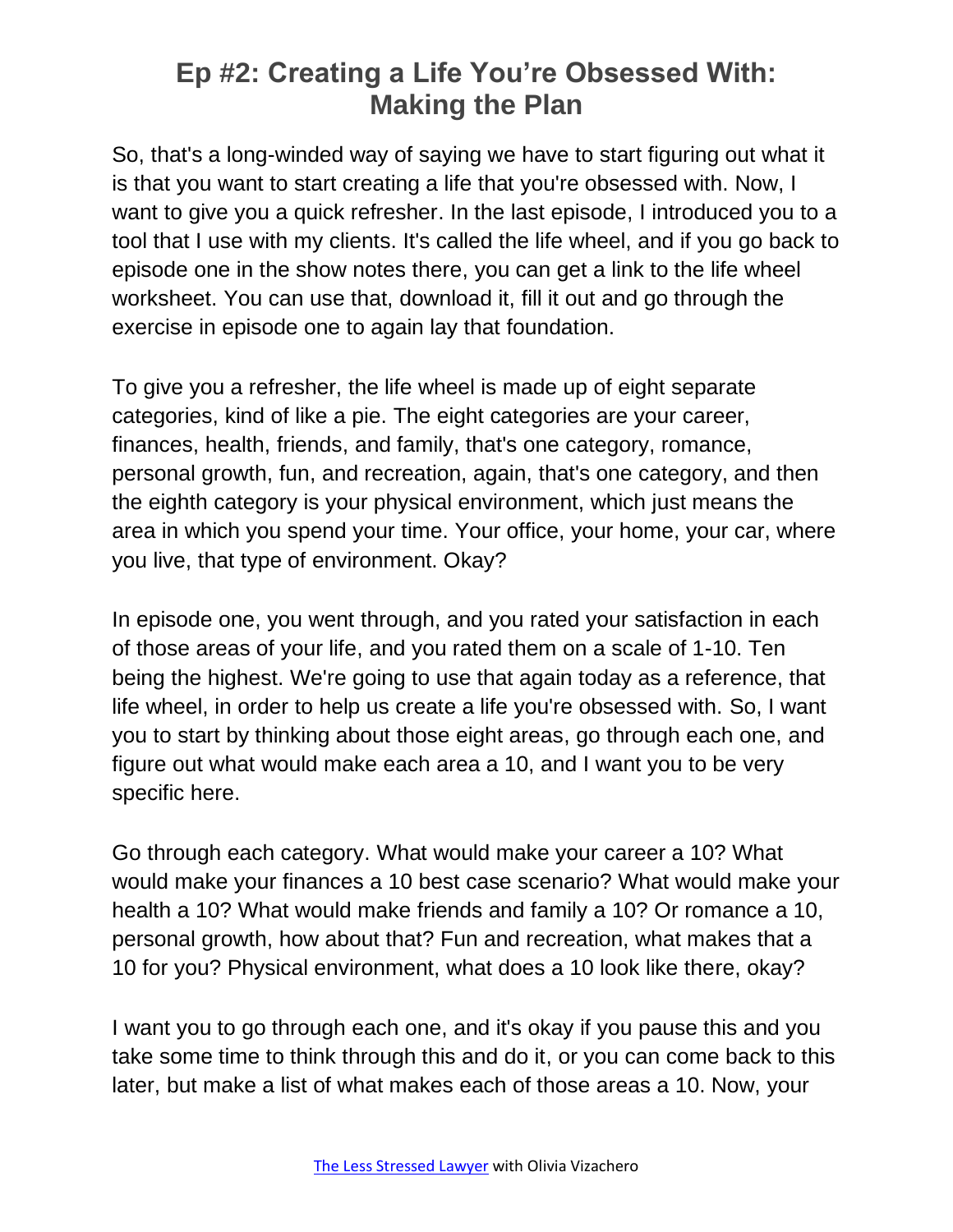brain's kneejerk reaction here might be to say I don't know. That's super common, and when you're thinking, I don't know. When you're thinking, I don't know what I want, you're going to feel really confused, and then you're going to do 1 of 2 things.

You're either going to indulge in, I don't know, thinking and stay stuck. You're just going to spin in that not knowing, or you're going to stop thinking about this entirely and move onto something else because feeling confused is super uncomfortable for most people. So our natural inclination is to escape that discomfort by doing something else that allows us to avoid it. It might be grabbing a snack, grabbing your phone, or scrolling through social media. Whatever it is, you're just going to jump out of that discomfort and distract yourself with doing something else.

So, those are the two ways that we respond when we're stuck in thinking I don't know. Here's what I want to offer you about that, even though you're telling yourself you don't, you do know, alright. And you might want to start arguing with me, but I want to explain something to you. The reason your brain is serving you up the thought I don't know is because it's trying to protect you.

Your brain thinks that the safe thing to do here is to maintain the status quo, to keep maintaining the parts of your life that you don't love. The parts of your life that you're merely tolerating. It protects the status quo by offering you the thought I don't know. It's throwing it at the wall like spaghetti to see if it sticks so it can keep you safe and comfortable because when you do know. When you identify what it is that you do want, right then the next step is actually to pursue what it is you want, and that requires making a change.

Your brain perceives change as a danger. Alright, so it gives you a kneejerk reaction, I don't know, and it hopes that you just run with that answer and do either of the two things I just mentioned. Right? So, what I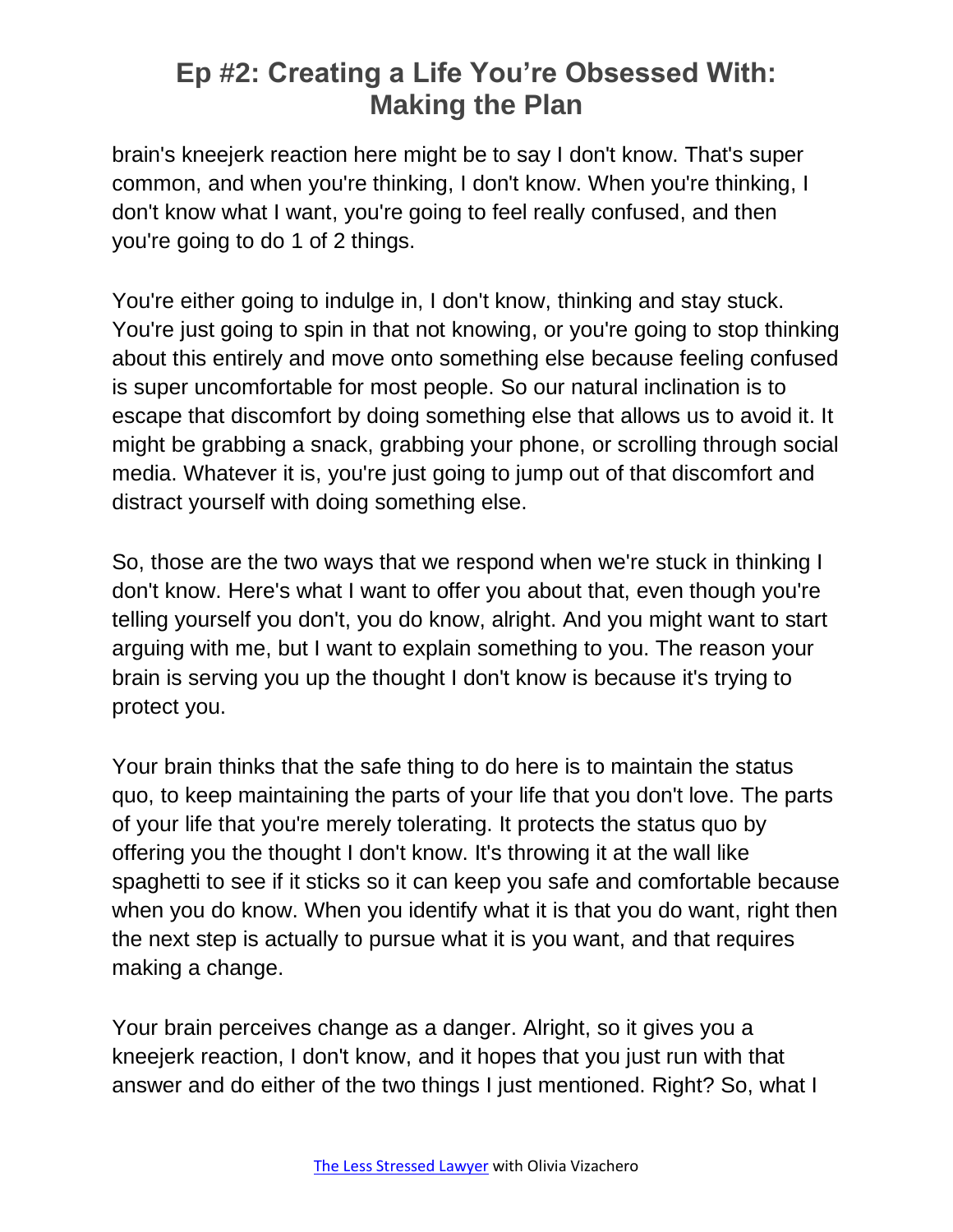want you to do is just recognize that the I don't know is a kneejerk reaction and just hold belief for yourself that deep down, you really do know, okay?

So, from there, I want you to push past that initial answer. I want you to work through the confusion and come up with an answer for each of these eight categories. What is it in each category that you want? What would make each category a 10? Now, if you still feel sort of stuck with this, I'm going to give you a few questions I use with my clients to help them flush out what it is that they want and to move past that initial I don't know thinking, okay?

The first question is, most of my clients candidly hate this question, but it always works. So, the question is, what would you say if you did know? Right. And their brain's again going to, but I don't know, and then I just repeat it back. What would you say if you did? And to show evidence that your brain is just serving you up this kneejerk reaction, it is incredible. People always come up with an answer.

When you push yourself to come up with something, your brain will give you a different answer than I don't know. Alright? Another way to get at this is to ask yourself what would you say you wanted if you had to guess, right? When you ask that question, you give yourself permission to not have the "right answer" but to just take a guess. So, it removes a lot of the pressure, and you're able to come up with an answer other than I don't know.

Another one of my favorite questions here is, what would you say that you wanted if you didn't care about what other people would think? So often, we are so preoccupied with other people's opinions. That preoccupation really blocks us from being able to access what it is that we truly want. So, again, what would you say if you didn't care about what other people would think?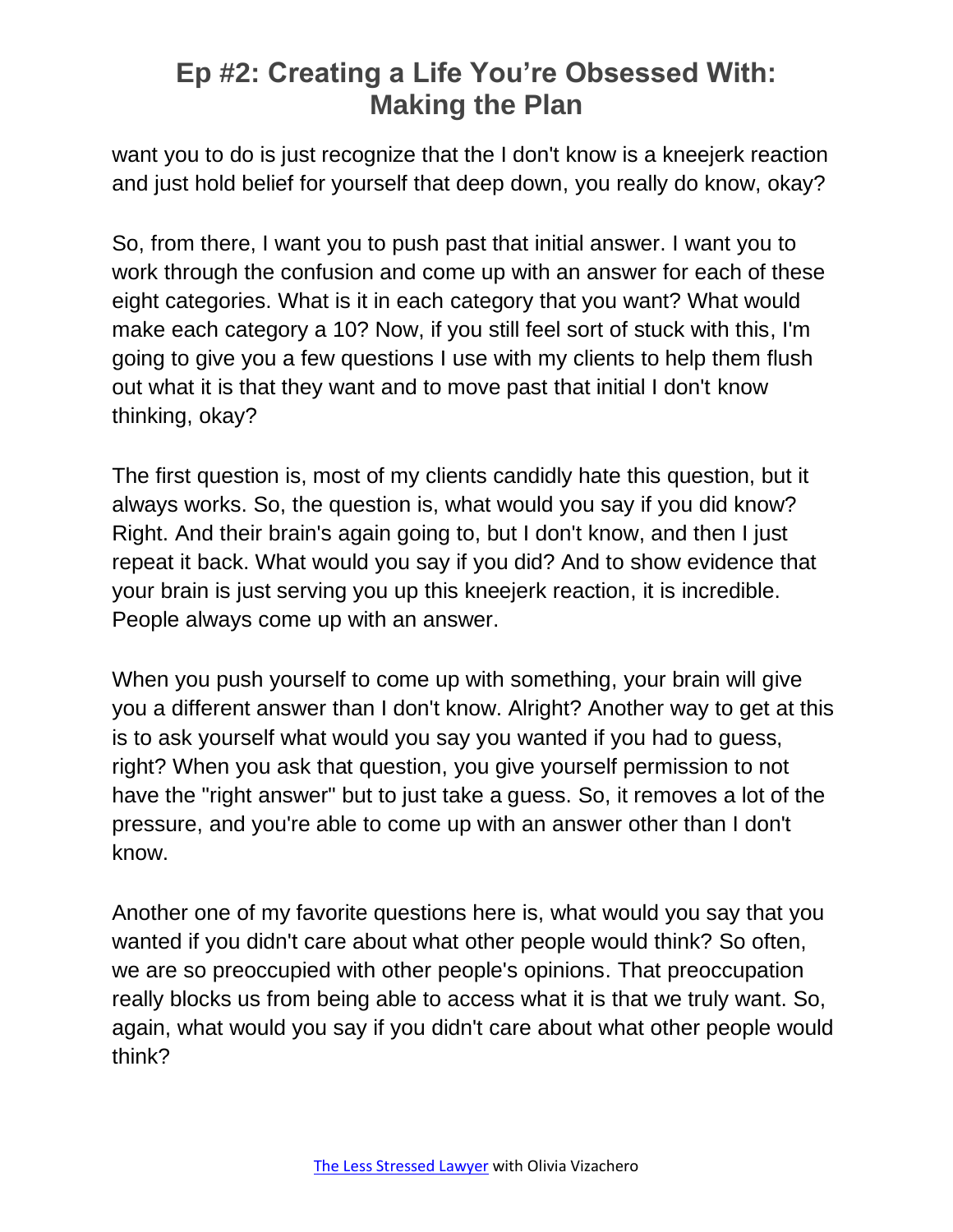Then, the last question I love to ask here is what would you say that you wanted if you believed that the world was your oyster and that anything was possible? I'm going to talk more about limiting beliefs in the next episode. Still, I love addressing this point here and asking this question because if you just deleted or put the limiting beliefs on the shelf for just a second, what would you want? What would come to your mind if you truly believed that anything was possible? Okay.

So, I want you to go through those four questions and see what comes up for you when you answer them, alright? And if you're still struggling to answer what you want in each of these eight categories, I just want to offer you this. Deep down, you know, but you don't want to say it out loud, either, because the truth scares you. Like, you don't like the answer, you're kind of afraid to admit it to yourself, or you don't think it's possible. Again, we're going to talk about the possibility and limiting beliefs in the next episode.

I just want to go through really quickly and say it's okay to be scared. Through the course of this podcast, I'm going to teach you to overcome fears like that and move through them to create a life you're obsessed with. It's also okay if you think getting what you want is impossible right now. If you don't want to admit what you want to yourself because you don't want to be disappointed by the impossibility of it.

Again, I just want you to watch your brain. It's your brain trying to protect you from feeling the discomfort of the disappointment that would come from not being able to get what you want because of the impossibility of it all. But whatever you want, it is totally possible. I'm going to teach you again through the course of this podcast how to build the belief that it is, and I'm going to teach you how to reverse engineer what it is you want so you can get it.

Lastly, I also want you to remember you don't have to share what you want with anyone else. Right? No one else needs to know. You don't have to tell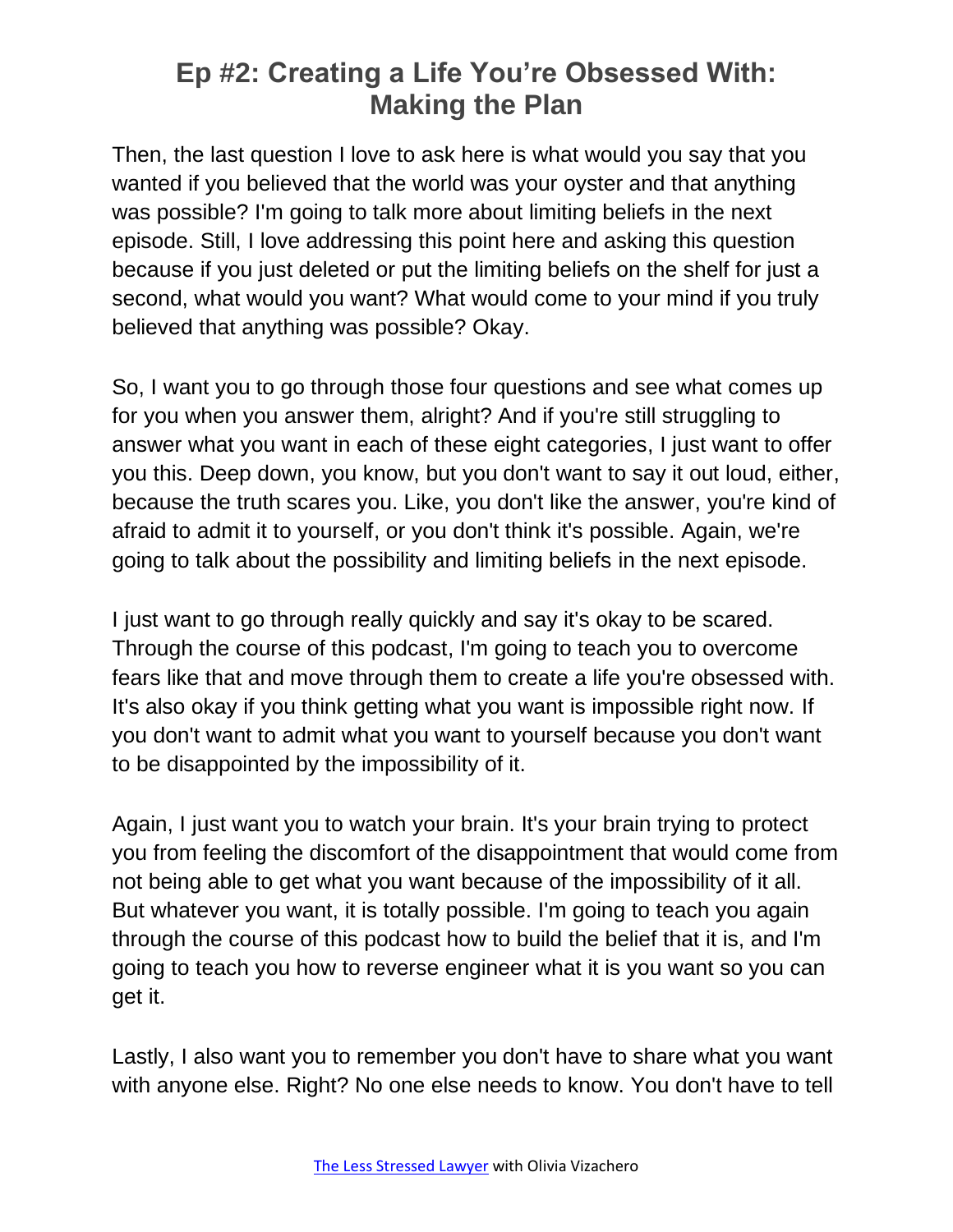a single person. You just have to tell yourself. So, I want you to remind yourself that it's totally safe for you to be radically candid with yourself here, alright? It's safe for you to tell yourself what it is that you want, no matter what those wants are.

So, go through the life wheel, go through those eight categories and identify, just answer that question, what is it that I want? What would make each category a 10? Okay, now for step two, step two is figuring out your why. So, for each of the eight categories, I want you to go through and answer this question. Ask yourself why do I want this? And we're asking this question for two distinct reasons.

First, we want to figure out whether or not you're pursuing these end goals because of external pressure or internal desire. Wanting something because of external pressure looks like wanting it because it's what society approves of; it's what's socially acceptable. It's what other people think that you should do. What they find impressive or what they want for you. Maybe it looks good on paper.

Basically, it's what other people might consider prestigious or successful, right? They have an idea of what's right and wrong, and they think it's what's right for you. That's external pressure. Pursuing something and wanting something because of internal desire looks like wanting something for yourself because you're passionate about having it in it itself, for yourself. Where you pursue it outside of any external validation that you receive for pursuing it or having it.

It's genuine, authentic desire, and that's what you want to make sure you're operating from. You want to make sure you're operating from that internal desire because, at the end of the day, only the latter will fulfill you. So, you want to check in with yourself. You want to ask yourself do I want this because of external pressure, or do I genuinely want it because I have an internal desire for it? Okay.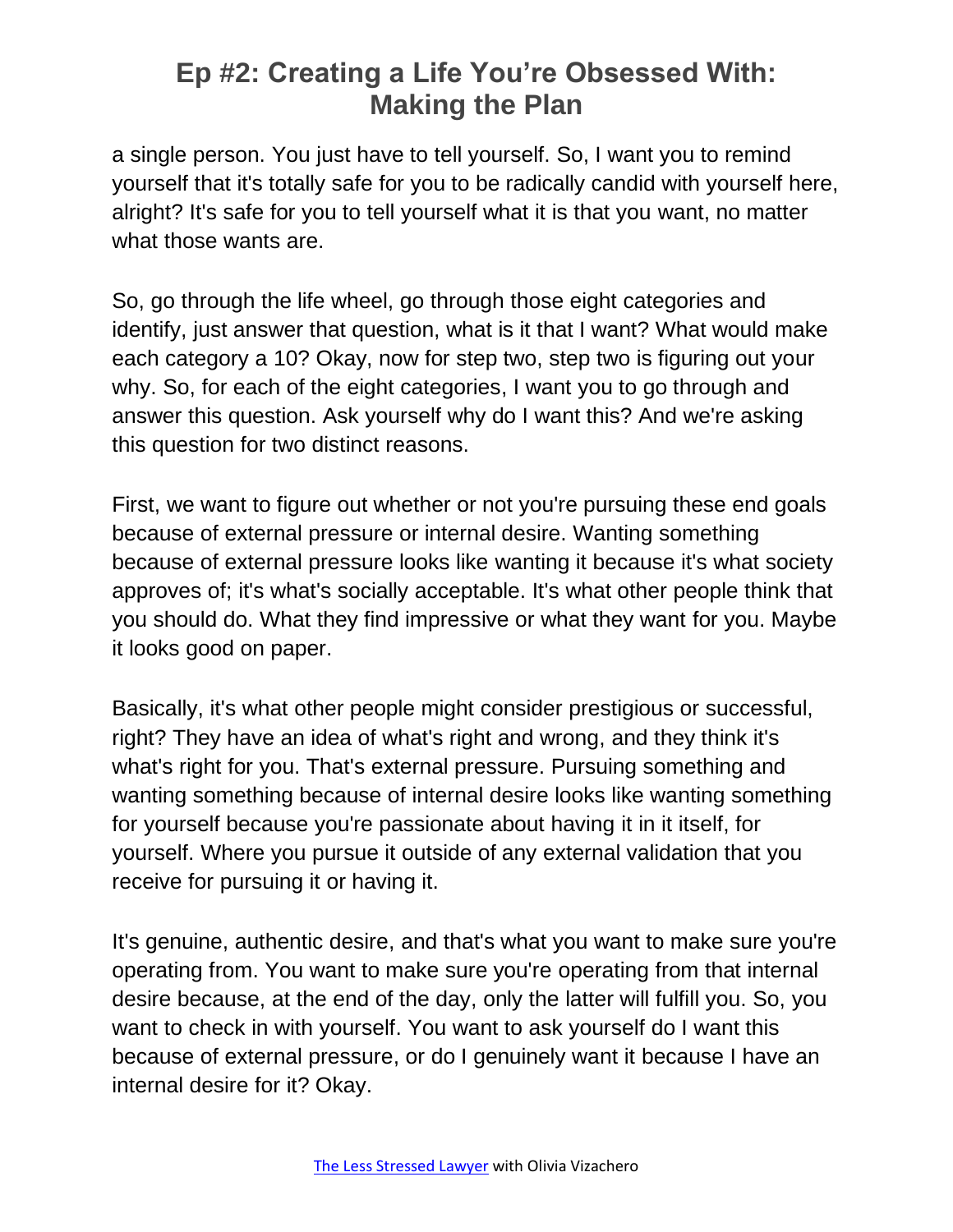A great way to identify whether you're operating from external pressure or internal desire is to ask yourself this question. Would I want this if I didn't care about other people's opinions? And if the answer is no, you're likely operating from external pressure, not internal desire. So, you want to check in, and you might want to make a change there, okay?

The second reason I want you to ask yourself this question is because it's so important to always know and like your reasons for wanting something. One, because, like I just said, you might want to make a change, but more importantly, knowing and liking your reasons makes you far more likely to take the necessary steps toward creating those results. It's not always going to be comfortable taking those steps, and I'm going to talk more about how to work through that discomfort in the next episode.

When you get really clear on your why and love your reason why you want whatever you want, you're going to be so much more likely to wade into that discomfort, work through it, and overcome it. So, you want to make sure you ask yourself why do I want this. Now, I want to add one caveat here if you're pursuing something because of external pressure. You identify that's your reason that it's an external pressure, and that's why you're pursuing it. You still have agency to decide.

You get to decide if you like that reason if you think that's a good enough reason for pursuing it. And you can decide that you do like that reason. That choice is always available to you. I've found with myself and with my clients that in order to create a life that you're truly obsessed with, you probably don't want to be operating from external pressure. You want to be pursuing your desired results based on internal desire, not that pressure.

But, you can still choose to like that reason if you want to. That being said, if your end goal is not to appease other people or not to impress other people or not to gain their approval, right? If your desire, if your end goal is to create a life, you are obsessed with. You find out that you're currently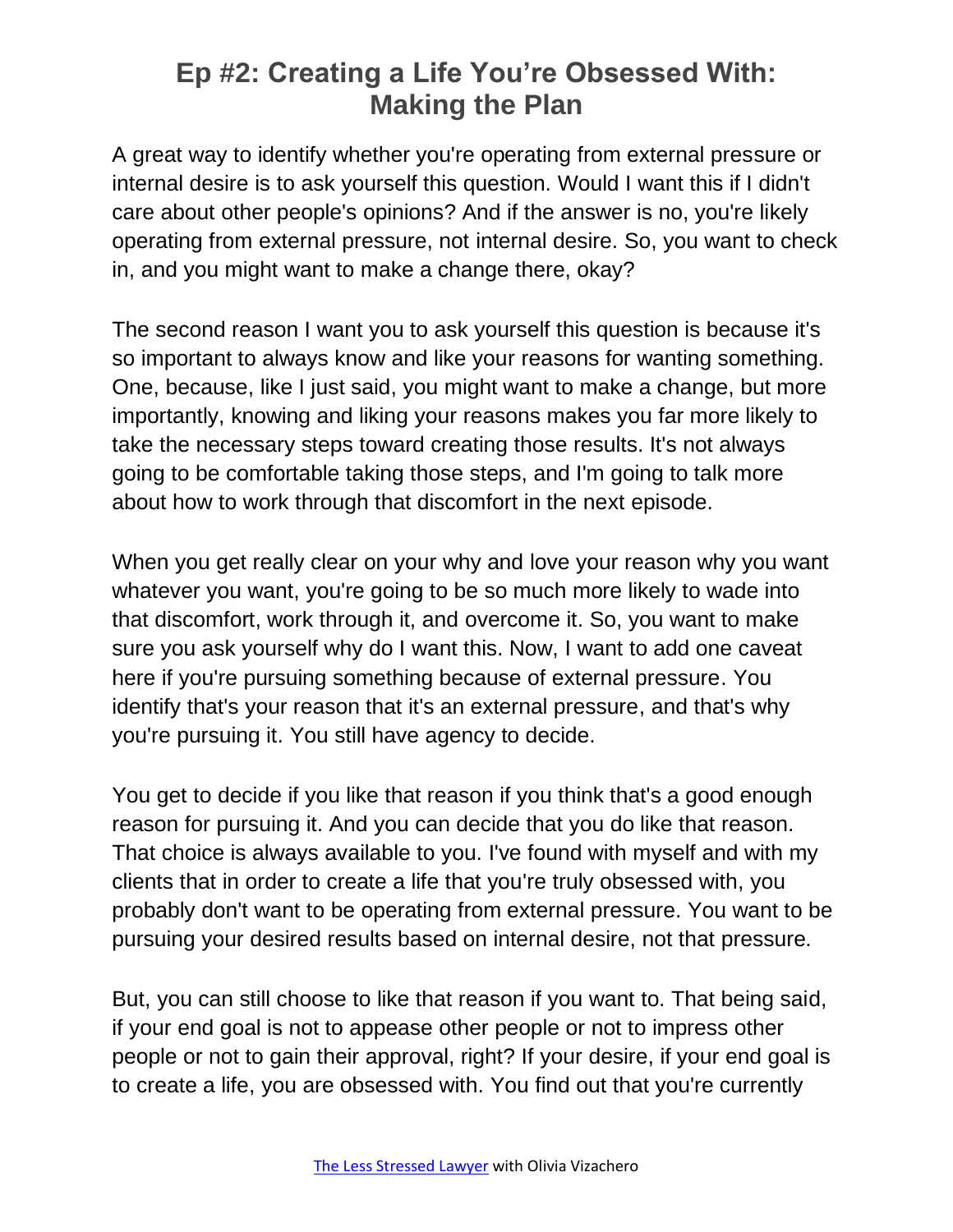operating and pursuing results based on external pressure; those things are going to be incongruent.

So, if that's your end goal to create a life, you're truly obsessed with it, maybe time to reassess and make a change. So, again, you want to go through what would you want if you were operating from an internal desire, get really clear on that, and then once you do, we can move on to step three. Now, step three to creating a life you're obsessed with is that you start to reverse engineer your desired results.

So, we've gotten really clear on what it is that you want. We're also at this point very clear on the reasons why you want those results, and now we're going to reverse engineer them, and we do that by working backward. Working backward, what that does is it gives us clarity as to exactly what we need to do to get to where we want to go.

So, I want you to be really specific here and go through each of the eight categories. For each one, you're going to identify those results you want in your life, and you're going to list out all of the actions you need to take to create them. Again, I want you to be extraordinarily specific here. You can also list out what you need to not do. Let me give you an example of that.

If you were trying to become debt-free, that was one of the results you were trying to create, you might need to one of the actions that you would take to create that result you might need to save a certain amount of money each month out of your paycheck or out of the money that you make and contribute that toward your debt, toward paying it off, right? And what you might need to not do is you might not need to overspend, right.

You might need to tone it down on the Amazon Prime add to carts or buy it now's okay. If you're wanting to improve your relationship with friends, family, partner, or spouse, you might want to set aside specific times where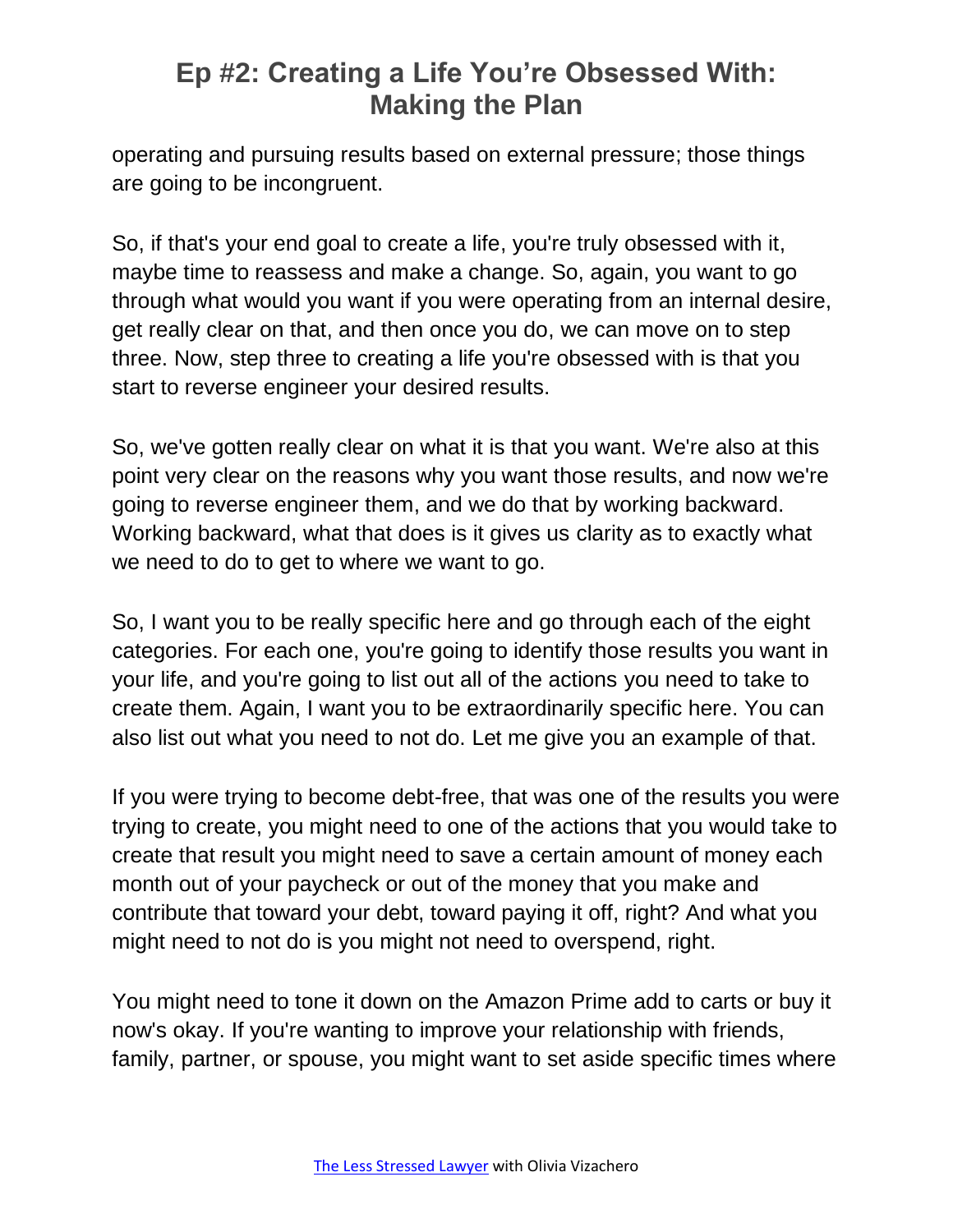you see them and spend quality time with them. Something you may need to not do is not cancel at the last minute because of work.

So, you're going to thoroughly identify for each of these eight categories the detailed actions that you would need to take, the things you would need to do and the things you would need to not do to produce your desired results. In doing this, what we're doing is we're creating a very specific road map to arriving at those results, alright? Now, as you do this, as you flush out the specific actions that you need to take and the things you need to not do, I also want you to ask yourself what obstacles might get in my way from obtaining these results?

For each obstacle that you identify, that's presenting as a roadblock on the roadmap. I love a good iteration, you guys, bear with me. But, for each obstacle that you identify, what you're going to do is you're going to come up with a strategy for that obstacle. You're going to work it into the roadmap. So, you're going to add that to the action plan for creating those results. I'm going to talk in the next episode about really cultivating the mindset for this as well. Still, the first step in reverse engineering your desired result is just coming up with the action plan.

Identify all of the action items that you need to have, that you need to put in place, that you need to follow in order to create your desired results. So, what does this look like in practice? Let's use the romance category as an example here, alright? Maybe one of the things that you want is to establish a deeper relationship with your partner, and you want to spend more quality time with them. Alright?

What do you need to do in order to create that result? Maybe you need to put your phones away at the end of the night. Maybe you need to schedule a date night once a week? Maybe you need to go on vacation once a quarter, just the two of you. Right? Those might be some of the specific action items that you would build in the roadmap to those results.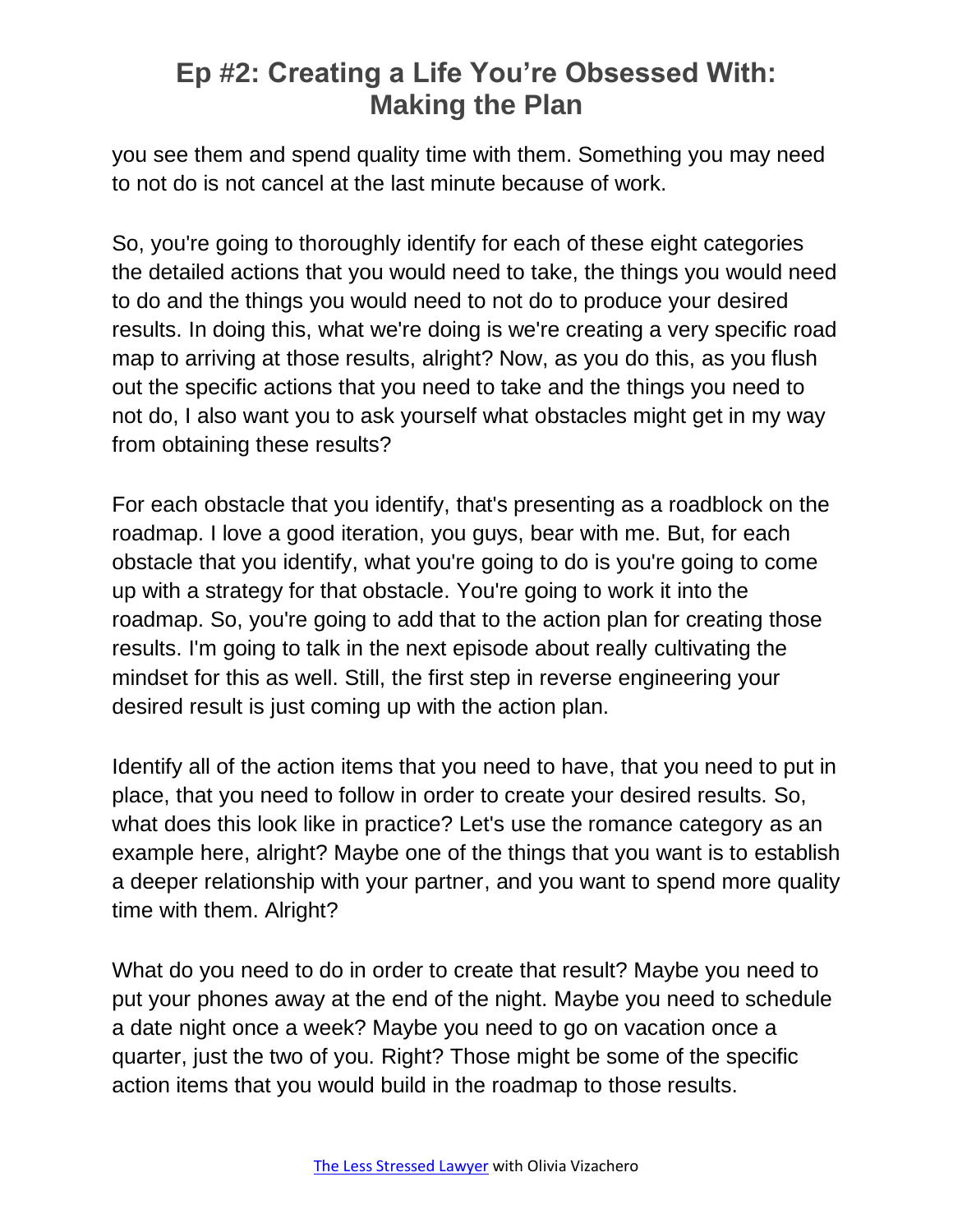Now, if you were to ask yourself what obstacles might prevent us from doing those things? One obstacle might be work, so you need to come up with a strategy of how you, maybe you make some decisions ahead of time on when you'll check your phone at night. So you still have that carved-out time to spend with one another distraction-free. Maybe you need to find a sitter and a backup sitter in order for you to carve out and really protect and honor that date night every week.

For vacations, if you need someone to watch your kids, maybe you need to trade with a family member who also has young children. You each go on different weekends on kind of a getaway. So, we each agree to watch each other's kids. Maybe that's a conversation you need to have. Maybe you can ask your parents or someone, right?

Again, you just want to identify the obstacles that would prevent you from creating those desired results or from taking some of the actions that you've already identified. You want to build strategies to overcome those obstacles into the results roadmap. Another example of this would be if you were trying to vacation, and one of the obstacles is that work keeps getting in the way, right?

So, you're going to come up with a strategy on how to overcome that. Maybe you team up with another one of your colleagues, and you agree to cover each other's workflow and be responsive. Maybe you need to train someone on your team to be able to fill in for you in a really comprehensive way so that you don't have to be on call, constantly checking your email, responding to email, and putting out "fires," okay?

You're just going to identify those obstacles and come up with a strategy for each one and include that in the action plan to reverse engineer those results. Once you've done this for each of the eight categories for career, finances, health, friends and family, romance, personal growth, fun and recreation, and your physical environment. Once you've gone through and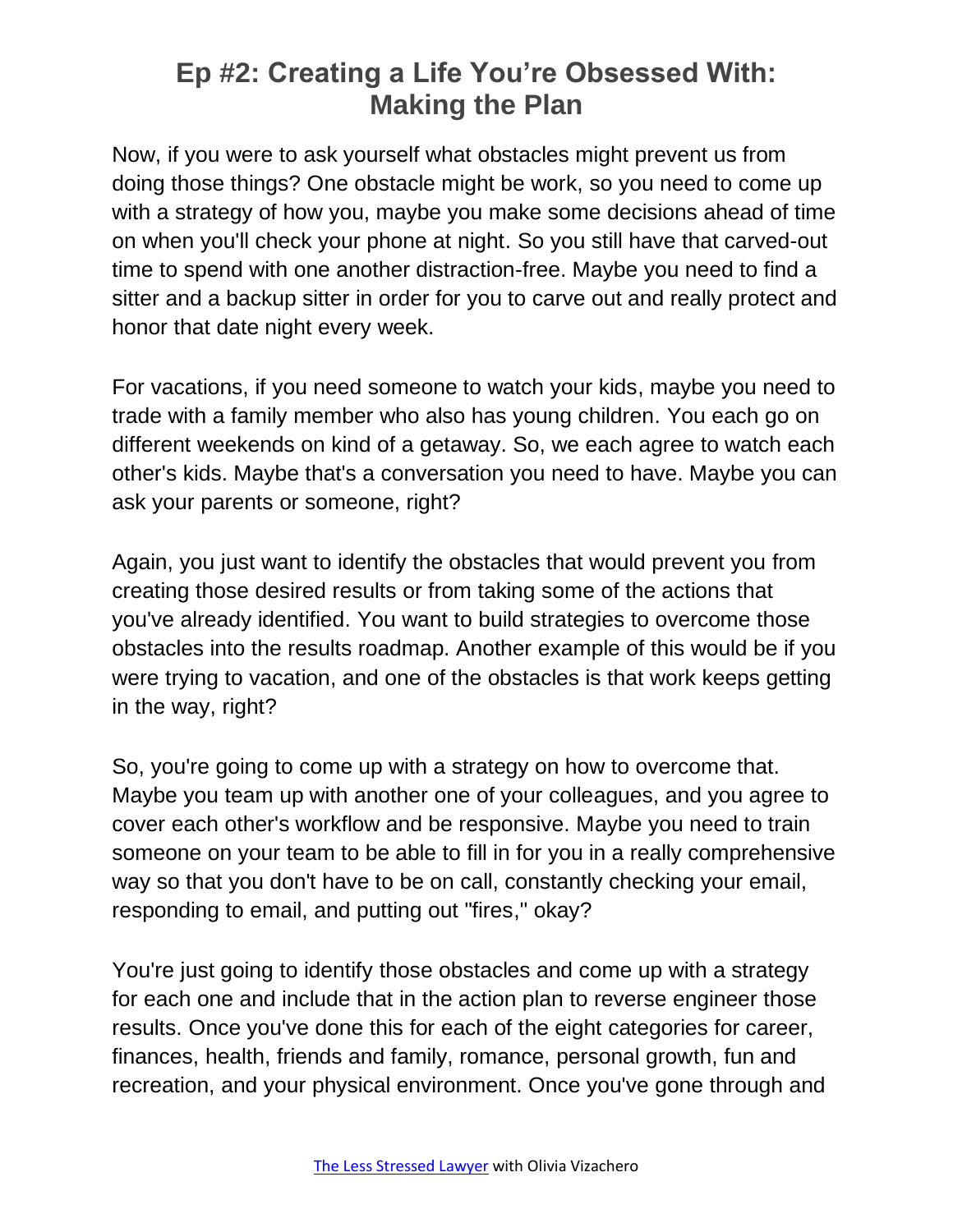created your roadmap and figured out exactly what steps you need to take to get you where you want to go in each one of those areas of your life, it's time to take action. Right?

You've got the roadmap. You know what you need to do, so it's time to get moving. It's time to put the plans into place and to start following that roadmap. Now, as you hear me say that, you might find yourself starting to hesitate. You might find yourself thinking, yeah, Olivia, but that's the hard part. And if that's you, if you find yourself starting to slip into inaction, starting to indulge in the, I don't knows again. Like, I don't know what to do, I don't know where to get started, I don't know how to move forward.

If you find yourself starting to spin in a little bit of that paralysis. If after walking through that exercise and figuring out what you want and road mapping those results, you feel like, well, you know, I know what I need to do, but I'm just not doing it. If that's you, I'm going to talk all about that in the next episode. I'm going to explain exactly why that happens, why we encounter situations where we know what we "need to do," but we're just not taking action.

I'm going to explain exactly why that is. What's holding you back, what's causing you to freeze up. There are only ever two problems. I'm going to explain them both. You're going to gain a complete understanding of this habit of yours, about knowing what you need to do but not doing it. Then, I'm going to teach you how to work through it to create these results that you've identified that you wanted, okay. To create a life, you're obsessed with. I'm going to teach you all of that. Alright, so head on over to the next episode, and we're going to dive so much deeper into those two problems, into those two issues. I'm going to teach you how to overcome them.

Oh, and one more thing if you enjoyed today's show and don't want to worry about missing an episode, be sure to follow the show wherever you listen to podcasts. If you haven't already, I'd really appreciate it if you would